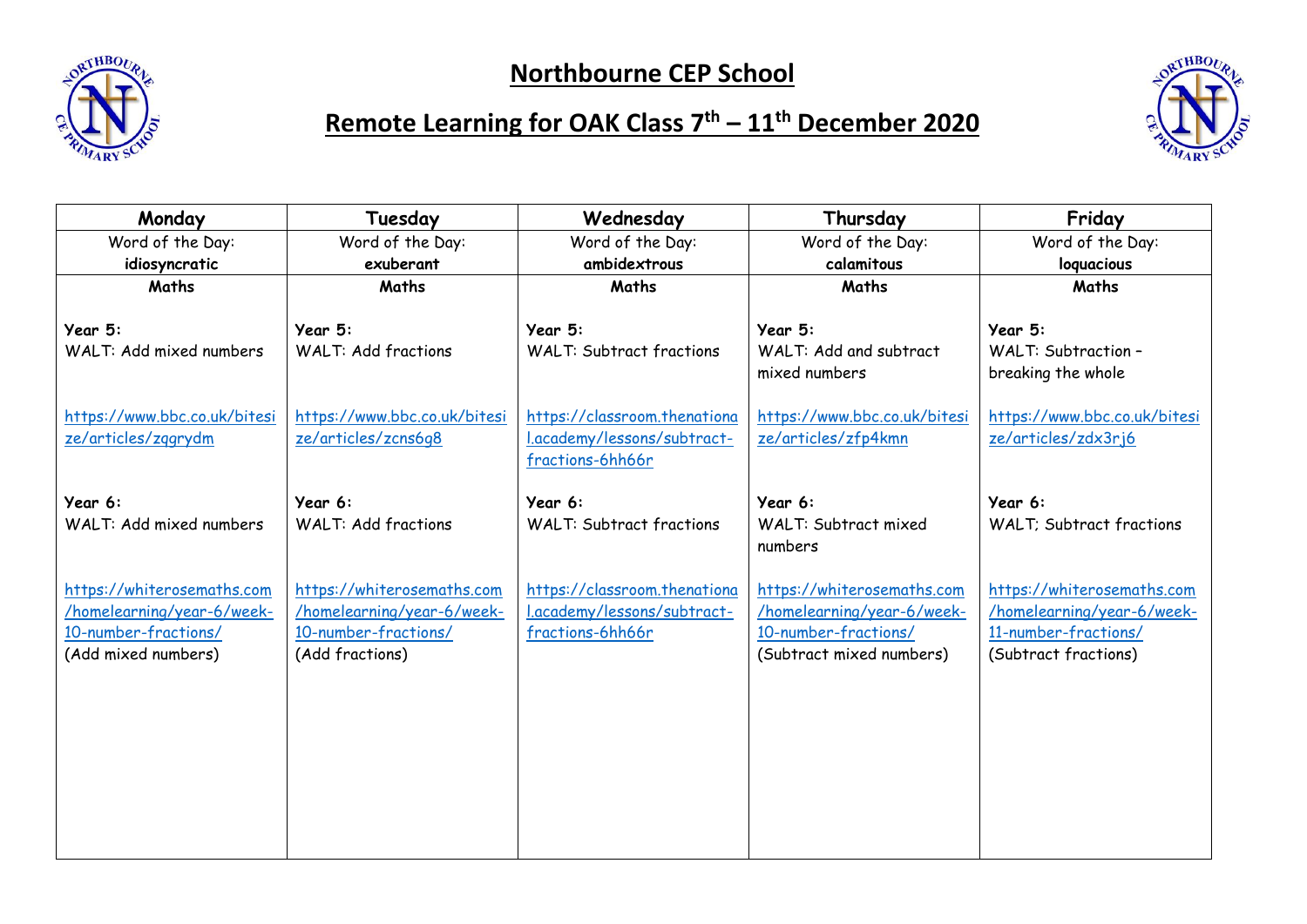|                             | Literacy and SPaG            | Literacy and SPaG             | Literacy and SPaG              | Literacy and SPaG              | Literacy and SPaG              |
|-----------------------------|------------------------------|-------------------------------|--------------------------------|--------------------------------|--------------------------------|
| <b>WALT: Investigate</b>    |                              | WALT: Plan a balanced         | WALT: Write a first draft      | WALT: Edit and improve a       | WALT: Write a final draft      |
| Conjunctions                |                              | argument                      | of a balanced argument         | balanced argument              | of a balanced argument         |
|                             |                              |                               |                                |                                |                                |
| Try to think of as many     |                              | Using the information you     | Write the first draft of your  | Using the success criteria     | Take into account all the      |
|                             | conjunctions and connectives | found out last week (either   | balanced argument. Make        | from yesterday, read           | editing and changes you did    |
| as you can. You can use a   |                              | at home or at school), plan a | sure you follow your plan and  | through your work and edit     | yesterday and write a well-    |
| dictionary and/or the       |                              | balanced argument based on    | include the following -        | it, making improvements and    | presented, final draft.        |
| Internet to help you.       |                              | the question "Should the      |                                | changes as you do. Ensure      |                                |
| Create a table with the     |                              | Benin Bronzes be returned to  | Success Criteria:              | you have included all the      | <b>Spelling Practice!</b>      |
| headings:                   |                              | Nigeria?"                     | *An introductory paragraph     | success criteria - and more if | Keep practising your spellings |
| Adding, Time, Cause and     |                              |                               | introducing the argument.      | you can. Ask an adult to read  | - ready to do a rest on        |
| Effect, Contrasting,        |                              | Here are some of the          | *Equal arguments/views for     | your work and see if you can   | Monday - so you have a little  |
|                             | Comparing, Illustrating and  | Websites again to help you:   | and against.                   | make any further changes       | longer to practise them this   |
| <b>Explaining</b>           |                              |                               | *Use evidence to back up       | before considering writing     | week!                          |
|                             | Now sort your conjunctions   | https://tonypickford.wixsite. | your points.                   | your final draft tomorrow.     | Use the different techniques   |
| into the different columns. |                              | com/primaryhistory/benin      | *Give a conclusion and include |                                | for practising spelling words  |
| Now you have started, can   |                              |                               | your personal opinion.         |                                | - e.g. pyramid words, rainbow  |
| you find more to add?       |                              | http://www.richardlander.or   | *Write in the third person     | <b>Spelling Practice!</b>      | writing, graffiti writing.     |
|                             |                              | g.uk/benin_bronzes.html       | apart from the last            | Use the different techniques   |                                |
|                             | https://www.youtube.com/wa   |                               | paragraph.                     | for practising spelling words  |                                |
| tch?v=FK2Gyto5qTQ           |                              | Make sure you have an equal   | *Use formal language.          | - e.g. pyramid words, rainbow  |                                |
|                             |                              | argument for and against      | *Include conjunctions,         | writing, graffiti writing.     |                                |
| Spellings this week:        |                              | returning the Bronzes, back   | adverbials and modal verbs.    |                                |                                |
| Year 5:                     | Year 6:                      | up your ideas with facts.     | *Make it descriptive and       |                                |                                |
| language                    | pronunciation                |                               | interesting.                   |                                |                                |
| hindrance                   | environment                  | <b>Spelling Practice:</b>     |                                |                                |                                |
| frequently                  | secretary                    | Year 5:                       | <b>Spelling Practice:</b>      |                                |                                |
| committee                   | mischievous                  | https://www.bbc.co.uk/bitesi  | Year 5:                        |                                |                                |
| foreign                     | parliament                   | ze/articles/zdsthbk           | https://www.bbc.co.uk/bitesi   |                                |                                |
| neighbour                   | convenience                  | Year 6:                       | ze/articles/zmnwjhv            |                                |                                |
| symbol                      | accommodate                  | https://www.bbc.co.uk/bitesi  |                                |                                |                                |
| mischievous                 | controversy                  | ze/articles/zmcsy9q           | Year 6:                        |                                |                                |
| accommodate                 | prejudice                    | Do two activities today and   | https://www.bbc.co.uk/bitesi   |                                |                                |
| rhythm                      | foreign                      | two tomorrow.                 | ze/articles/zmcsy9q            |                                |                                |